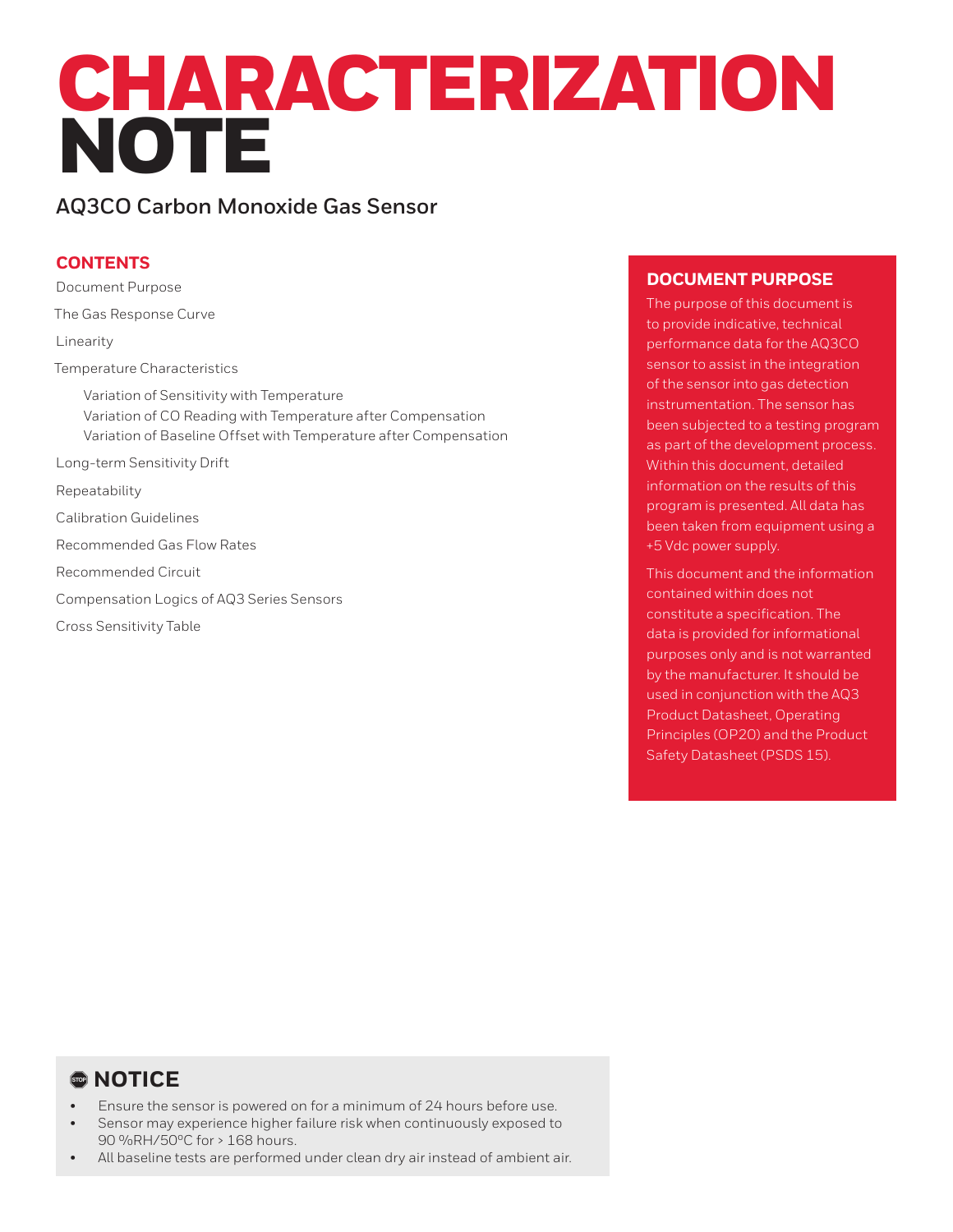## **THE GAS RESPONSE CURVE**

The data in Figure 1 shows a typical response curve for the AQ3CO. Test data was taken from current production at the time of release of this document, and reflects the typical performance of a production batch at this time.

The data in Figures 2 and 3 shows typical response and recovery profiles based on the data above.











## **Figure 1. AQ3CO Gas Response and Recovery Profile**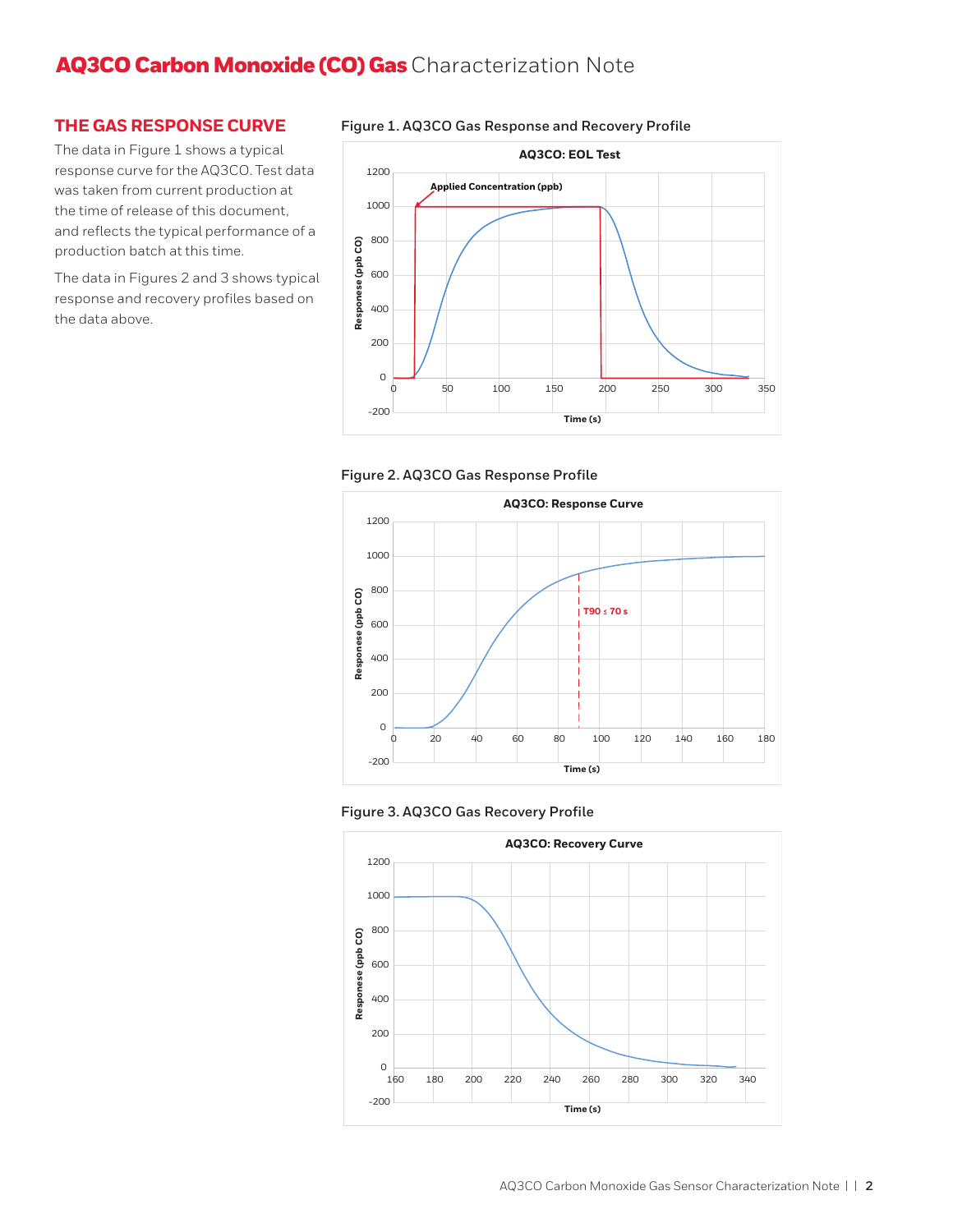## **LINEARITY**

**Figure 4. Output Linearity from 0 ppb to 1000 ppb** 

The data in Figure 4 shows the typical linearity performance of the AQ3CO sensor when subjected to differing Carbon Monoxide concentrations which is 0 ppb to 1000 ppb.

The presented results reflect the performance of a typical production batch. Across typical measurement ranges for atmospheric monitoring, the sensor can often be considered linear.



| <b>Applied Concentration (ppb)</b> |  | 100 |  | 800               |      |
|------------------------------------|--|-----|--|-------------------|------|
| Measured concentration (ppb)       |  |     |  | $O_{\mathcal{L}}$ | 1000 |

## **TEMPERATURE CHARACTERISTICS**

#### *Variation of Sensitivity with Temperature*

The sensitivity of the AQ3CO sensor will vary as a function of ambient temperature. The data in Figure 5 shows the typical sensitivity performance across the operating temperature range and is presented normalized to the 20°C value with clean air.

For instruments that are expected to function across a wide range of ambient temperatures. The manufacturer recommends that an electronic compensation algorithm is used to ensure maximum accuracy. The presented results reflect the performance.

**Figure 5. Sensitivity vs. Temperature without Compensation** 



| Temperature (°C)                       | -30   | $-20$ | $-10$ | $\mathbf 0$ | 10     | 20     | 30     | 40     | 50     |
|----------------------------------------|-------|-------|-------|-------------|--------|--------|--------|--------|--------|
| +3SD (equivalent to 99.7% confidence)  | 64.39 | 76.11 | 85.86 | 94.99       | 102.86 | 100.00 | 117.81 | 125.07 | 134.89 |
| +2SD (equivalent to 95% confidence)    | 58.47 | 70.63 | 8062  | 90.21       | 98.77  | 10000  | 11416  | 120.95 | 12951  |
| Mean $(9/0)$                           | 46.62 | 5968  | 7014  | 80.66       | 90.58  | 100.00 | 106.88 | 11271  | 11876  |
| -2SD (equivalent to -95% confidence)   | 34.77 | 48.73 | 59.66 | 71 11       | 82.38  | 10000  | 99.60  | 10447  | 108.01 |
| -3SD (equivalent to -99.7% confidence) | 28.84 | 43.25 | 54.43 | 66.33       | 78.29  | 10000  | 95.96  | 100.35 | 10263  |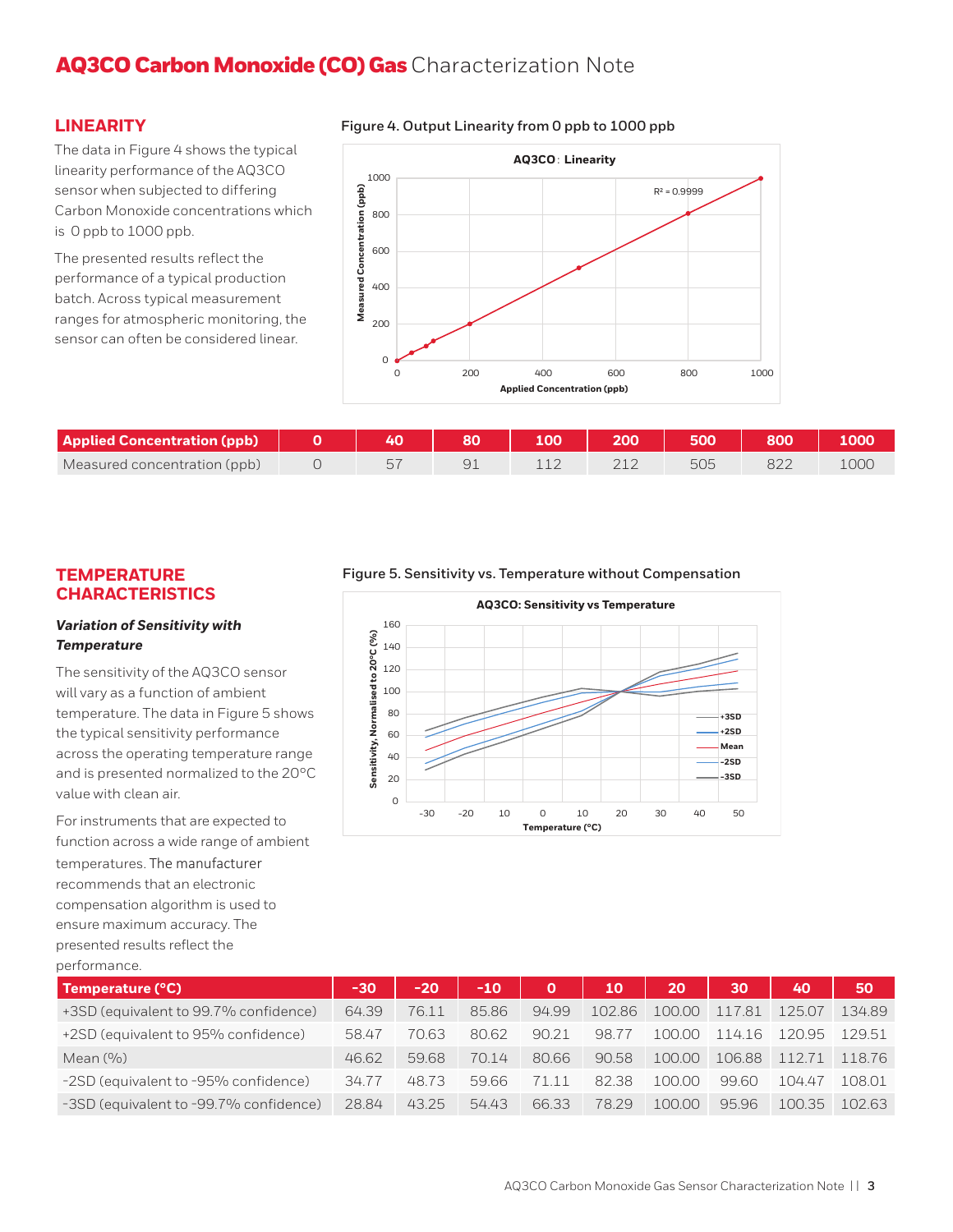#### *Variation of CO reading with Temperature after Compensation*

To ensure maximum accuracy, an electronic compensation algorithm is being used for above result.

The data in Figure 6 shows the AQ3CO reading performance across the operating temperature range after compensation.



#### **Figure 6. CO Reading vs Temperature after Compensation**

| Temperature (°C)                       | $-20$ | $-10$ | $\Omega$ | 10   | 20   | 30   | 40   | 50   |
|----------------------------------------|-------|-------|----------|------|------|------|------|------|
| +3SD (equivalent to 99.7% confidence)  | L206  | 1178  | 1148     | 1148 | 1023 | 1096 | 1108 | 1126 |
| +2SD (equivalent to 95% confidence)    | L135  | 1112  | 1095     | 1105 | 1019 | 1059 | 1068 | 1078 |
| Mean $(9/0)$                           | 1002  | 989   | 996      | 1022 | 1011 | 991  | 994  | 988  |
| -2SD (equivalent to -95% confidence)   | 868   | 866   | 896      | 940  | 1003 | 922  | 920  | 899  |
| -3SD (equivalent to -99.7% confidence) | 797   | 800   | 843      | 896  | 999  | 885  | 881  | 851  |

## *Baseline Offset with Temperature after Compensation*

The electrical output in the absence of target gas (baseline offset) of the AQ3CO will vary as a function of the ambient temperature. The data on the right shows typical AQ3CO performance across the operating temperature range, for sensors calibrated at 20°C with clean air. Although the variation is relatively small, the manufacturer recommends the use of offset correction factors so as to minimize inaccuracies in the span measurement. The presented results are being compensated with correction factors. You may find the correction factors in the note on page 9. The presented results reflect the typical performance of a production batch.

#### **Figure 7. Baseline vs Temperature after Compensation**

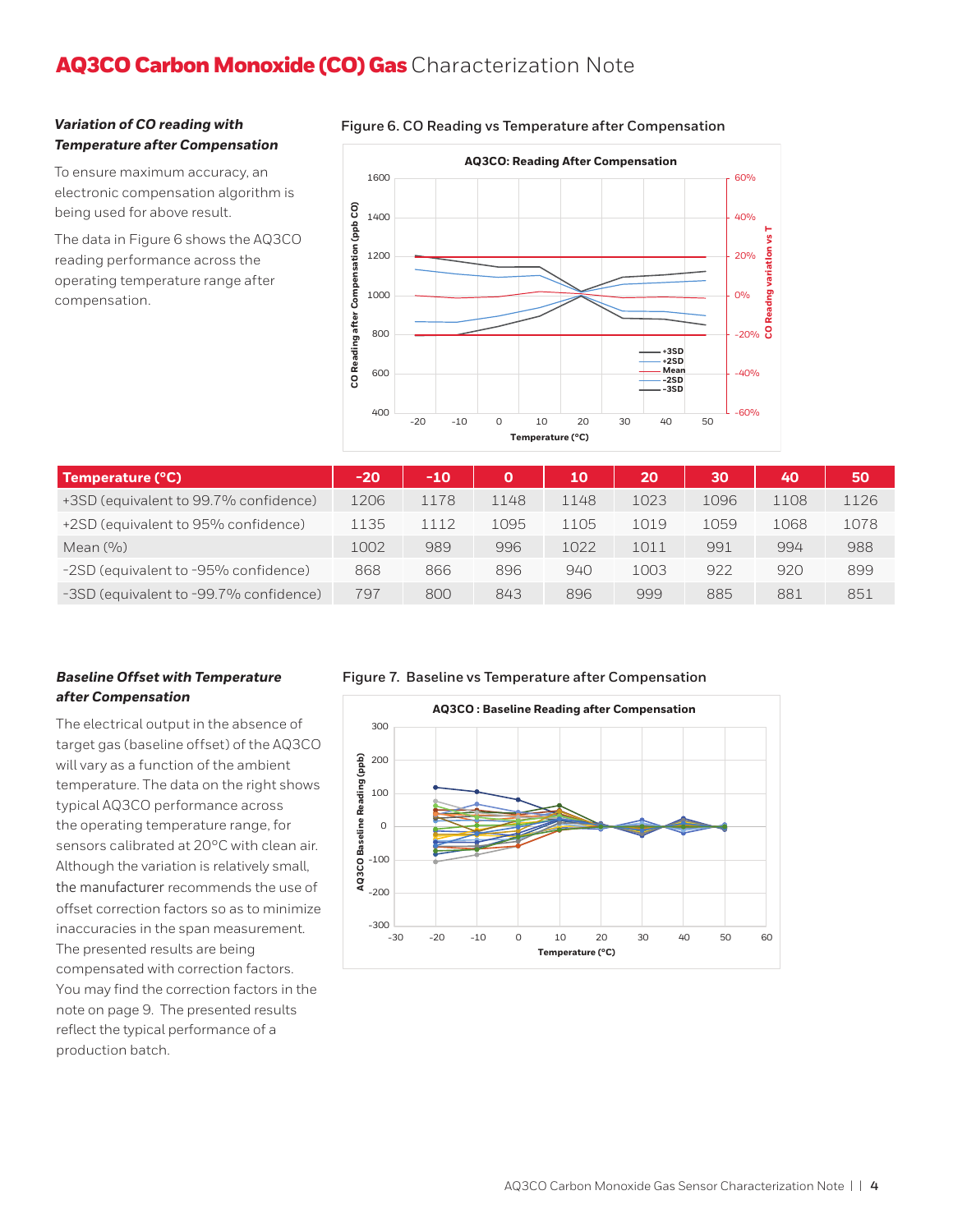### **LONG-TERM SENSITIVITY DRIFT**

The typical long term sensitivity of the AQ3CO is represented in Figure 8, which reflects the performance of a typical production batch. The sensor batches under test were stored and tested in ambient conditions.

#### **Figure 8. Long-Term Sensitivity Drift**



## **REPEATABILITY**

The data in Figure 9 show the repeatability performance of the AQ3CO sensor when exposed repeatedly to CO. The presented results reflect the performance of a typical production batch.

#### **Figure 9. Repeatability of AQ3CO Sensor response to 1 ppm CO**



|                          | Lst<br>application | 2 <sub>nd</sub> | 3rd                      | 4th | 5th  | 6th  |
|--------------------------|--------------------|-----------------|--------------------------|-----|------|------|
| Mean response (ppb)      | 1007               | 1004            | 997                      | 999 | 1020 | LO28 |
| Standard deviation (ppb) |                    |                 | $\overline{\phantom{a}}$ |     |      |      |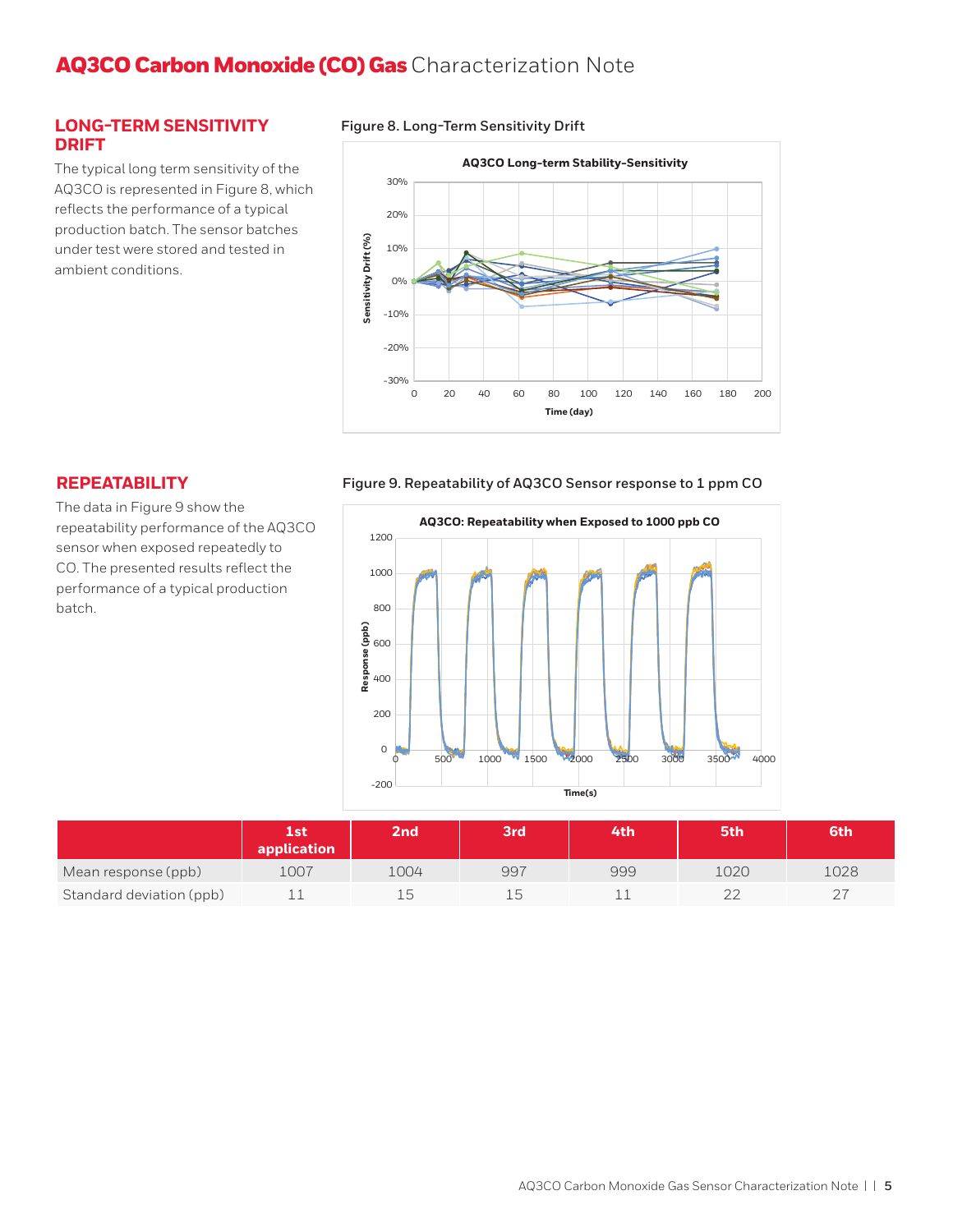## **CALIBRATION GUIDELINES**

AQ3 gas sensors provide very stable signals over time and for many applications, instruments containing AQ3 Series sensors only require periodic recalibration. The time interval required between initial calibration and subsequent recalibrations is dependent on various factors. In strenuous applications involving extremes of operation, or for sensors used in safety applications, frequent instrument calibration may be required. Electrochemical gas sensors need a certain amount of oxygen to function. Generally, a few thousand ppm oxygen is sufficient. However, as calibration normally involves exposing the sensing face of the AQ3 Series gas sensor to gas for a relative short period of time, a calibration gas need not contain oxygen-sufficient oxygen is supplied from the ambient air, for a limited time. In most cases, a five minute exposure time is sufficient to achieve a stable calibration signal.

**Safety Note :** Many AQ3 gas sensors are designed to be used in safety critical applications. To ensure that the sensor and/or instrument in which it is used, is operating properly, it is a requirement that the function of the device is confirmed by exposure to target gas (bump check) before each use of the sensor and/or instrument. Failure to carry out such tests may jeopardize the safety of people and property. Please be aware the recommended flow rate below is for a batch (6 sensors).

| <b>Sensor</b> | Warm-up<br>time | <b>Calibration Gas</b><br><b>Concentration</b> | <b>Gas Path Saturation</b>      | <b>EOL Step</b>                                                                                                                  |
|---------------|-----------------|------------------------------------------------|---------------------------------|----------------------------------------------------------------------------------------------------------------------------------|
| AQ3CO         | 24 hours        | 1 ppm CO                                       | 1 ppm 2 L/min for 10 minutes    | Ambient Air 1 min $\rightarrow$ Clean Air 3 mins $\rightarrow$<br>1 ppm CO 3 mins $\rightarrow$ Clean Air 2 mins                 |
| AQ3STF        | 24 hours        | 400 ppb $SO2$                                  | 5 ppm 2 L/min for 5 minutes     | Ambient Air 2 mins $\rightarrow$ Clean Air 3 mins $\rightarrow$<br>400 ppb SO <sub>2</sub> 2 mins $\rightarrow$ Clean Air 3 mins |
| AQ3OZ         | 24 hours        | 400 ppb $O3$                                   | 2 ppm 2 L/min for 40 minutes    | Ambient Air 1 min $\rightarrow$ Clean Air 40 mins $\rightarrow$<br>400 ppb $O_3$ 5 mins $\rightarrow$ Clean Air 3 mins           |
| AQ3ND         | 24 hours        | 400 ppb $NO2$                                  | 5 ppm 100 mL/min for 30 minutes | Ambient Air 1 min $\rightarrow$ Clean Air 40 mins $\rightarrow$<br>400 ppb NO <sub>2</sub> 5 mins $\rightarrow$ Clean Air 5 mins |

#### **Figure 10. Calibration Schematic**

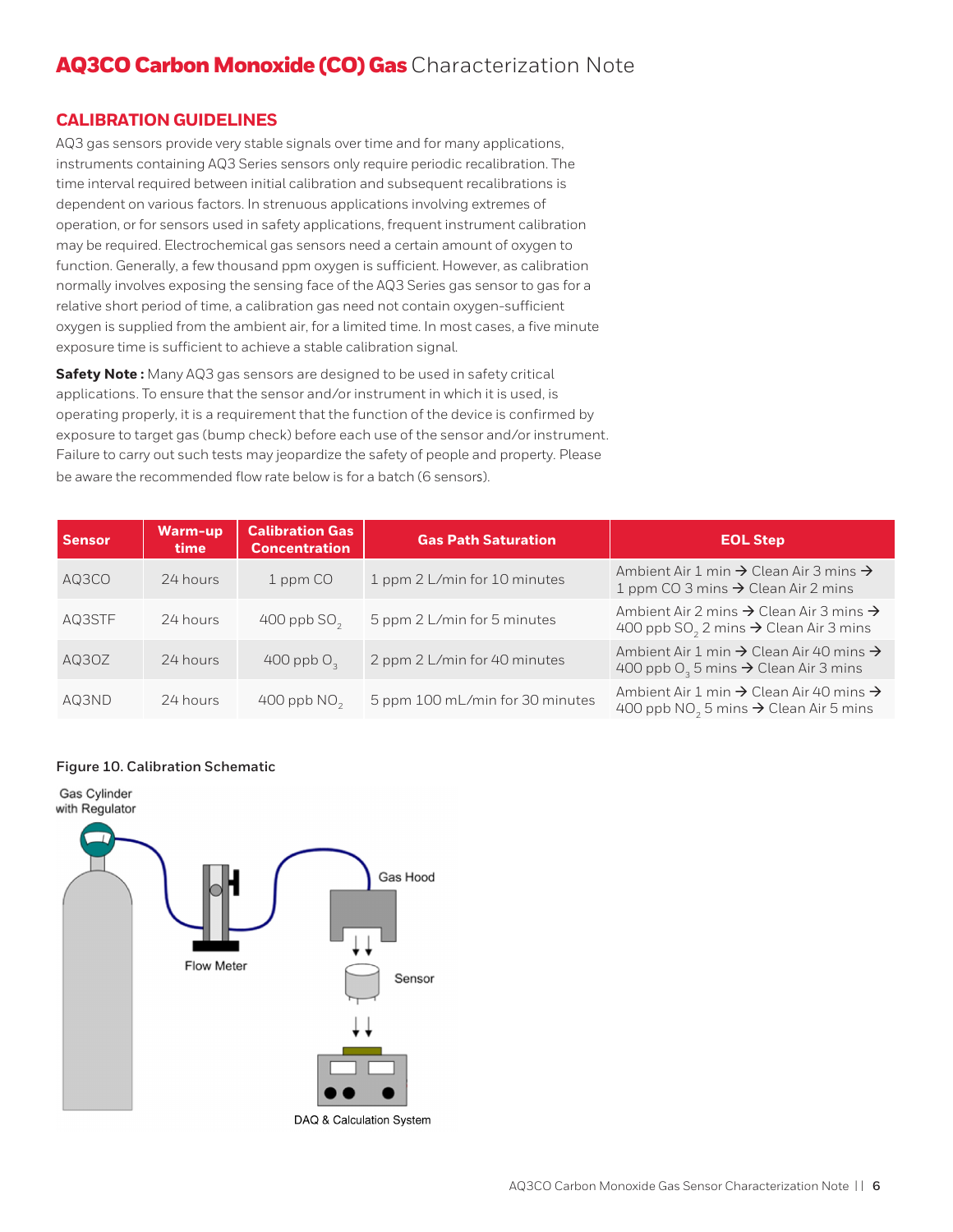## **RECOMMENDED GAS FLOW RATES**

A suitable flow rate is required to ensure accurate calibration – it also means that the response from an AQ3 gas sensors is equivalent in configurations where gas is flowing over the sensor and those where the sample is allowed to diffuse into the sensor. The minimum flow rate which is required will be different depending on the sensor type – these are shown in the table below. Please be aware the recommended flow rate is for a single sensor.

| Gas                               | <b>Sensor Type</b> | <b>Flow Rate (ml/min)</b> |
|-----------------------------------|--------------------|---------------------------|
| Carbon Monoxide, CO               | AQ3CO              | 500                       |
| Nitrogen Dioxide, NO <sub>2</sub> | AQ3ND              | 500                       |
| Ozone, $O2$                       | AQ3OZ              | 500                       |
| Sulfur Dioxide, SO <sub>2</sub>   | AQ3STF             | 500                       |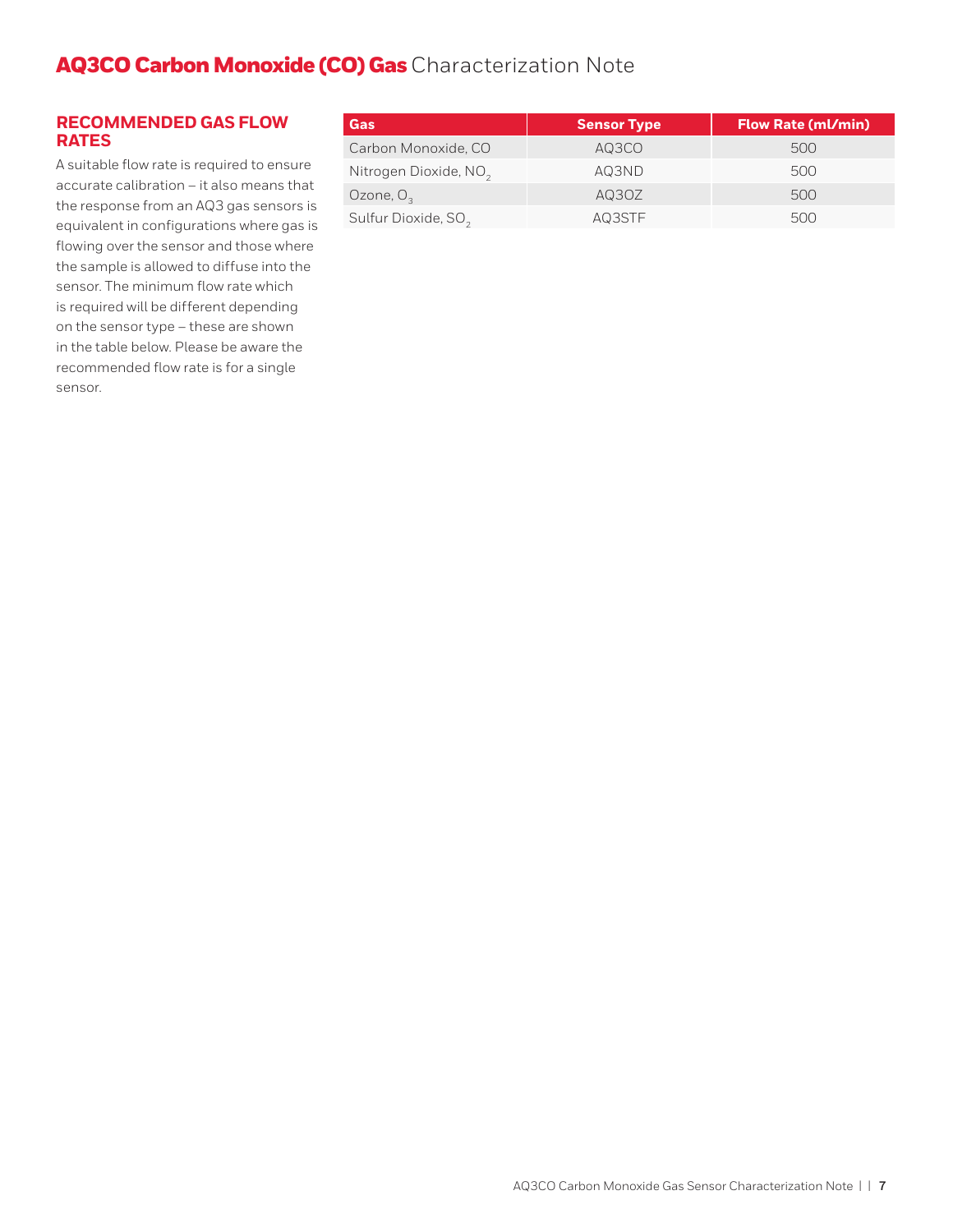## **RECOMMENDED CIRCUIT**

The recommended circuit for un-biased 4-electrode AQ3 gas sensor is shown below. The description below can be applied to all AQ3 Sensors (unless otherwise noted). The circuit is essentially divided into two parts. The first part is a potentiostat circuit designed to keep the sensor sensing -reference voltage constant. An op amp is used to compare voltage at the reference pin to a stable bias voltage. Any movement of the reference pin voltage is compensated for by adjusting voltage on the counter pin. The circuit should draw no current from the sensor reference pin or the sensor output will be unstable. Further, the offset voltage of this op amp needs to be very low (typically 60 uV to 100 uV) or be nulled out, as offset in the circuit will appear as baseline offset in the sensor / instrument. The second part of the circuit, applied to both sensing and auxiliary pins, is a trans-impedance amplifier (TIA). The job of this circuit is to amplify the small current generated at the sensing pin when gas is detected and convert to a much larger voltage output which can be easily measured by instrumentation. Input is via a small load resistor (R106, R121 in the example circuit), whose value is specified on the sensor datasheet. Gain of this circuit is controlled by the feedback resistor, which is typically 20k to 1M (R107, R122 in the example). The circuit gain should be high enough to give a readable output, but not so high as to saturate the op amp at its highest (overload) output. The circuit below is based on operation from a single rail 5 V op-amp circuit with rail to rail output and a virtual ground reference for the sensor of 2.5 V. The output from the circuit will be positive with respect to virtual ground for sensors measuring oxidizing gases (CO and SO<sub>2</sub>) while the op amp output voltage ranges from 2.5 V to 4.5 V (2 V margin). Output will be negative with respect to virtual ground for sensors measuring reducing gases (NO<sub>2</sub> and O<sub>3</sub>) while the op amp voltage ranges from 2.5 V to 0 V (2.5 V margin). Please be aware that signals for  $NO<sub>2</sub>$  and  $O<sub>3</sub>$  sensors are negative when using below circuit, remember to reverse the output signal when you use this circuit in real applications.

**U100 –** This LDO (LP5907 or similar, with low noise and low IQ) is to provide a stable voltage for the circuit. Please refer to chosen LDO datasheet for more detail.

**U104 –** This amplifier act as a trans-impedance amplifier (TIA) - current to voltage converter only.

**U102 –** This dual op amp amplifier should have either a low offset (<100 uV typical) or have its offset nulled out. This amplifier should also have a low power consumption. A suitable op amp is the OPA2336E or similar. This amplifier is used both as potentiostat and a current to voltage converter (trans-impedance amplifier).

**U101 –** The Zener diode circuit is to provide an accurate and stable reference voltage (2.5 V) to serve as virtual ground.

#### **Figure 11. Recommended Circuitry for 4-electrode AQ3 Gas Sensors**



# , **NOTE**

Other op amp configurations may be used, including single- and dual-supply rails. In this case the reference voltage (bias voltage) will need to change to suit the circuit output range and sensor output, avoiding saturation of the op amp at limits of operation and ensuring a stable bias/virtual ground reference voltage.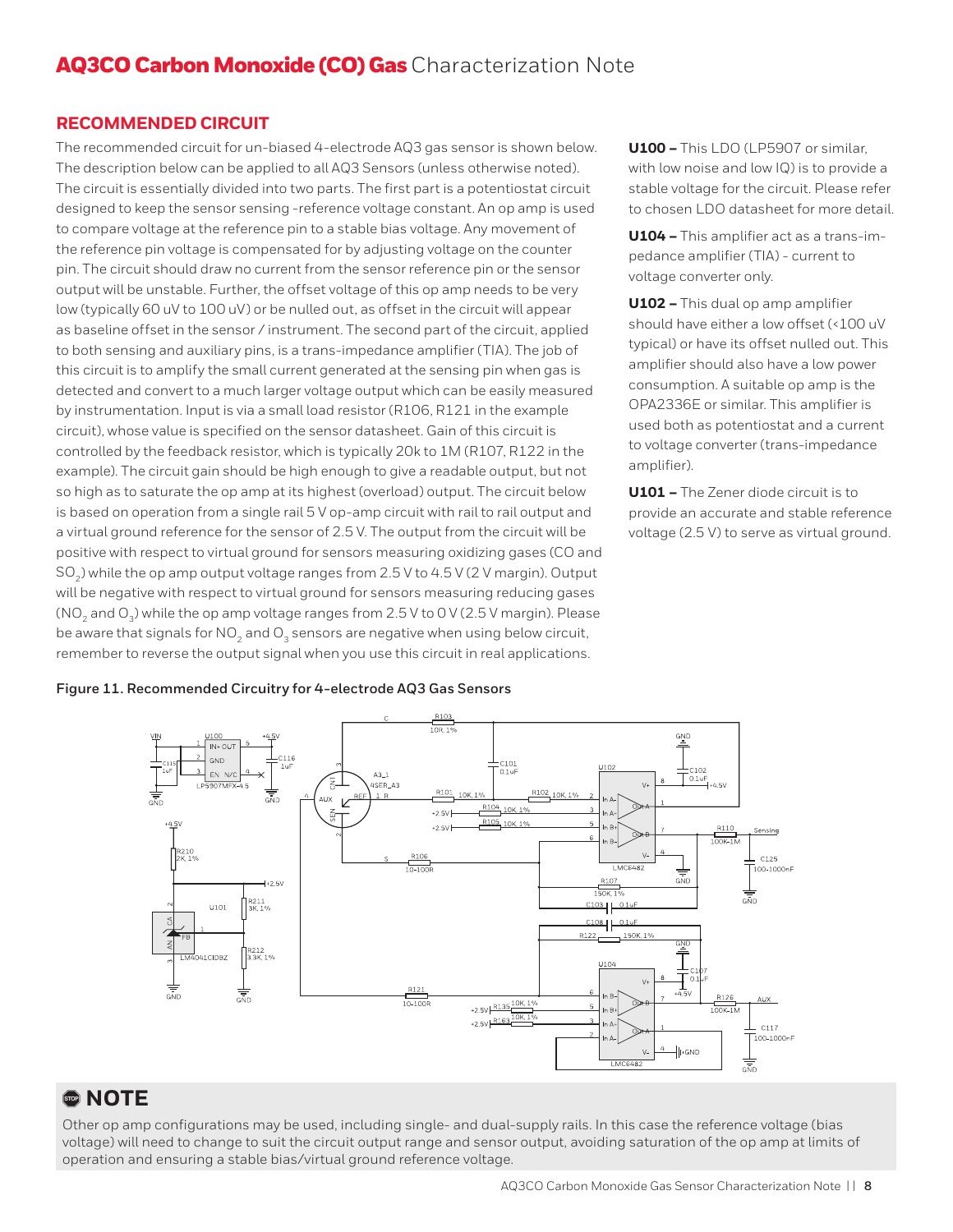# **COMPENSATION LOGICS OF AQ3 SERIES SENSORS**

This compensation logics provides customers with insights into our air-quality AQ3 Series sensors.

AQ3 Series sensors, including AQ3CO, AQ3STF, AQ3ND and AQ3OZ, are specially designed for high-precision and high-accuracy detection of ppb-level CO,  $SO<sub>2</sub>$ , NO<sub>2</sub> and O<sub>2</sub> in ambient environment. As electrochemical sensors, AQ3 Series are sensitive to the temperature variation, resulting in zero-background current change and sensitivity change that are well-known for long years. Compensation for these changes is indispensable for real-time and high-accuracy monitoring of ppb-level air pollutants. Therefore, in this Characterization Note we are mainly focusing on wellsimulated algorithms to make up for these changes, thus enhancing the accuracy and precision of result in the field application.

There are four electrodes in AQ3 Series sensors, i.e. sensing electrode, auxiliary electrode, reference electrode and counter electrode. For customers, the signals of sensing electrode and auxiliary electrode are most useful to compensate for zerobackground current and sensitivity in practical application. Based on our experiment results, we provide the best-fit compensation algorithms for different kinds of AQ3 Series sensors. Some key parameters are explained as below:

| real-time signal of sensing electrode, nA                                             |
|---------------------------------------------------------------------------------------|
| signal of sensing electrode at specific temperature in highly pure and<br>dry air, nA |
| signal of sensing electrode at 20°C in highly pure and dry air, nA                    |
| real-time signal of auxiliary electrode, nA                                           |
| signal of auxiliary electrode at 20°C in highly pure and dry air, nA                  |
| sensitivity of sensing electrode at specific temperature, nA/ppm                      |
| sensitivity of sensing electrode at 20°C, nA/ppm                                      |
| cross-factor, different sensors have different CF, no unit                            |
| AQ3ND concentration reading, ppb                                                      |
| AQ3OZ concentration reading, ppb                                                      |
| a function of temperature, usually r1=a1*T2+b1*T+c1, T/ <sup>o</sup> C                |
| a function of temperature, usually r2=a2*T2+b2*T+c2, T/°C                             |
| a function of temperature, usually r3=a3*T2+b3*T+c3, T/°C                             |
|                                                                                       |

The table below lists the compensation formula for different sensors, and the table above gives the parameters for different sensors.

| <b>Sensor</b><br><b>Type</b> | <b>Compensation Formula</b>                                                                                                                                                        |
|------------------------------|------------------------------------------------------------------------------------------------------------------------------------------------------------------------------------|
| AQ3STF                       | Concentration (ppb) = $[(WE-WE_{20}) - r1*(AE-AE_{20})-r2-$<br>$CF_1^*R_{N02}^*r3*S_{20}^{\text{-}}CF_2^*R_{03}^*r3*S_{20}^{\text{-}}/(r3*S_{20}^{\text{-}})/r3*S_{21}^{\text{-}}$ |
| AQ3OZ                        | Concentration (ppb) = [(WE-WE <sub>20</sub> -r2-CF1*R <sub>NO2</sub> *r3*S <sub>20</sub> )/(r3*S <sub>20</sub> )]*1000                                                             |
| AQ3CO                        |                                                                                                                                                                                    |
| AQ3ND                        | Concentration (ppb) = (WE-WE <sub>20</sub> -r2)/(r3*S <sub>20</sub> )*1000                                                                                                         |

#### **Note:**

r1 and r2 compensates for the zero-background current change due to temperature variation

r3 compensates for the sensitivity change due to temperature variation;

r1, r2 and r3 are usually function of temperature /°C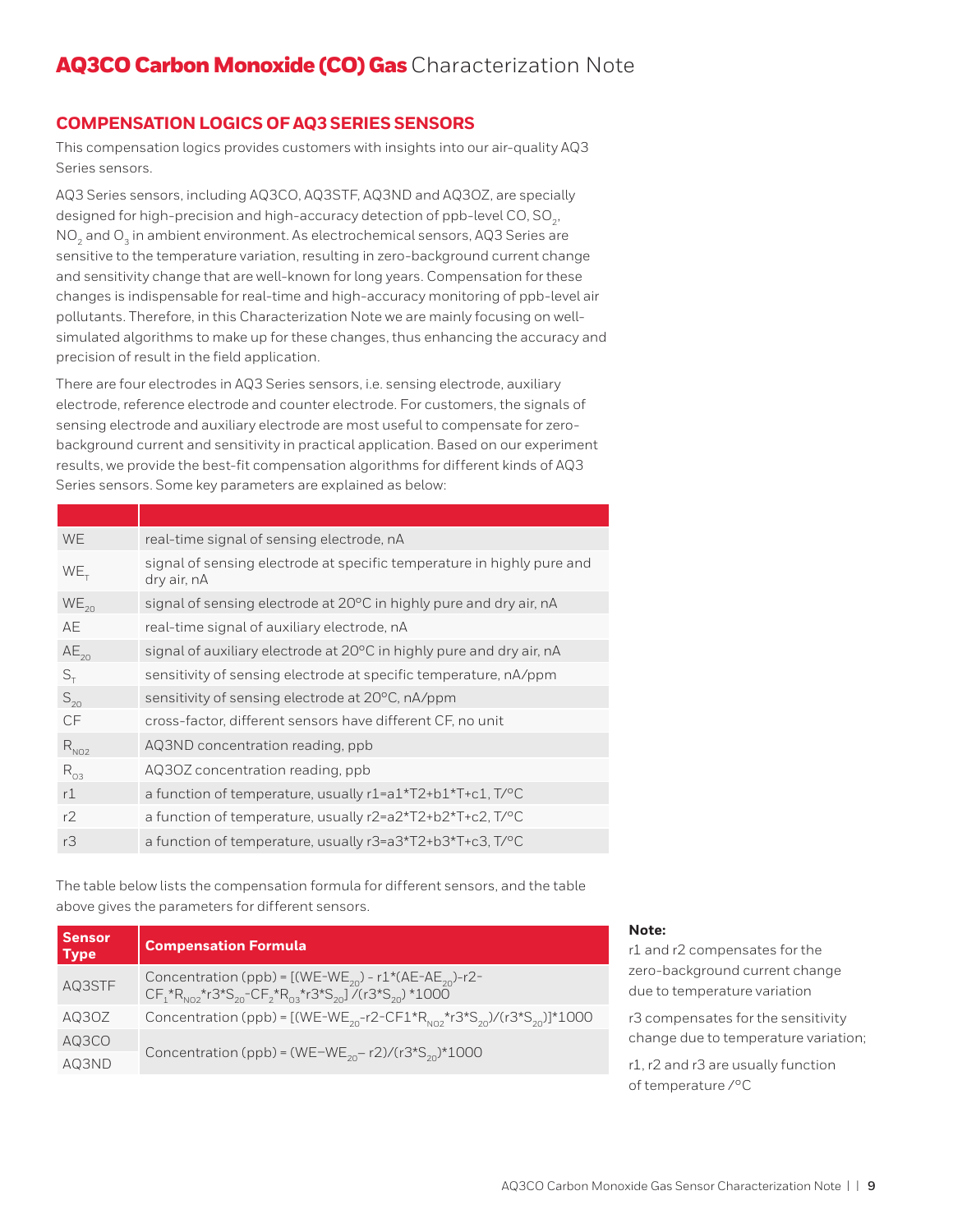## **CROSS SENSITIVITY TABLE**

Whilst AQ3 Series gas sensors are designed to be highly specific to the gas they are intended to measure, they will still respond to some degree to various other gases. The table below is not exclusive and other gases not included in the table may still cause a sensor to react.

**IMPORTANT NOTE: The cross sensitivity data shown below does not form part of the product specification and is supplied for guidance only. Values quoted are based on tests conducted on a small number of sensors and any batch may show significant variation. For the most accurate measurements, an instrument should be calibrated using the gas under investigation.**

| Gas                               | <b>Gas Concentration</b> | <b>Cross Interference</b>                   |
|-----------------------------------|--------------------------|---------------------------------------------|
| Sulfur Dioxide, SO <sub>2</sub>   | 5 ppm                    | $0\% < x\% < 7\%$                           |
| Nitrogen Dioxide, NO <sub>2</sub> | 5 ppm                    | $-3\%$ < $\times$ $\%$ < 5 $\%$             |
| Ozone, $O3$                       | 1 ppm                    | $-79$ / $0 \times 89$ / $0 \times 49$ / $0$ |
| Isobutylene, $C_{\mu}H_{\mu}$     | 1 ppm                    | $~\sim$ None                                |